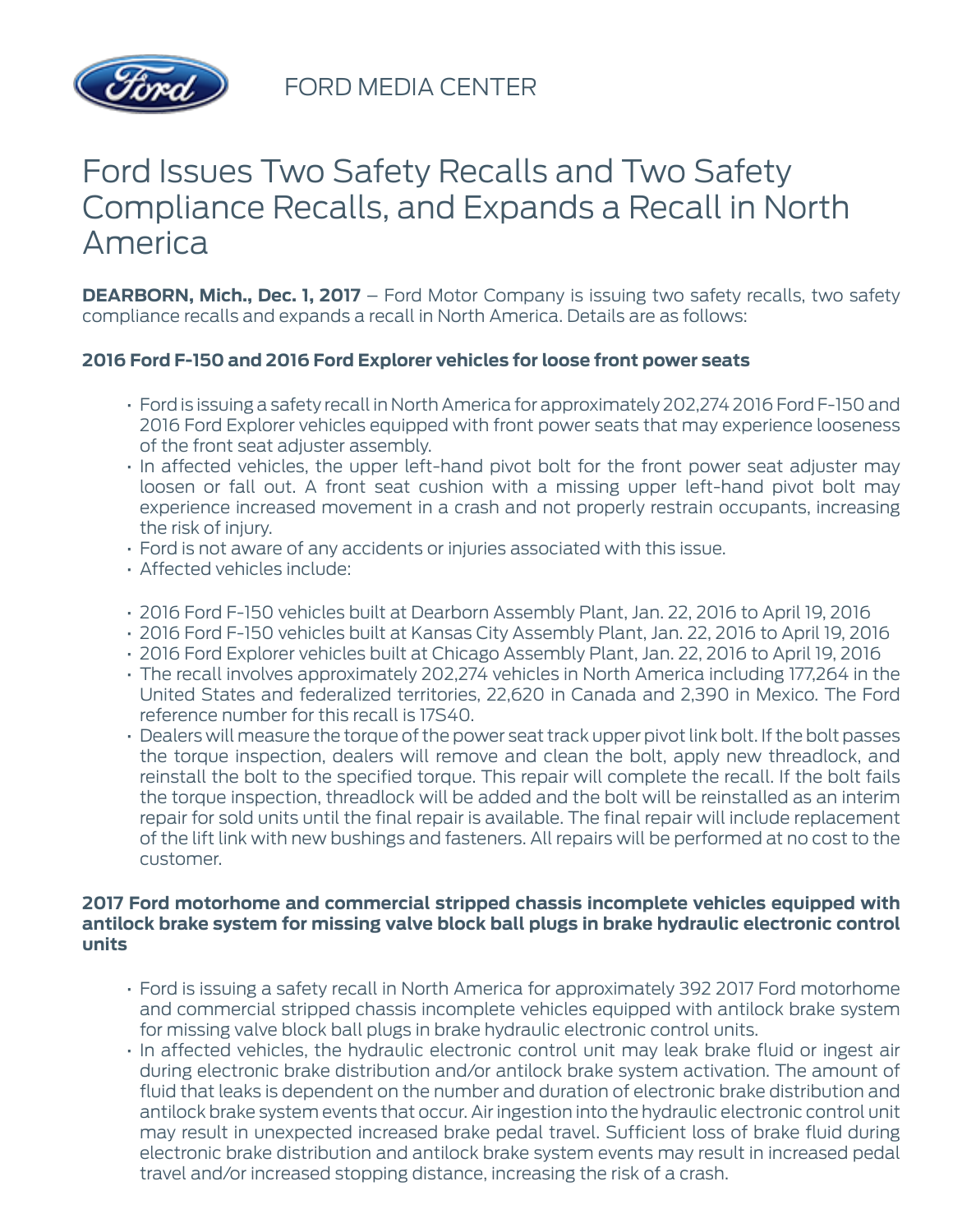- Ford is not aware of any accidents or injuries associated with this issue.
- Affected vehicles include 2017 Ford F-53 and F-59 vehicles built at Detroit Chassis, Nov. 10-17, 2016.
- The recall involves approximately 392 vehicles in North America including 390 in the United States and two in Canada. The Ford reference number for this recall is 17S41.
- Dealers will inspect the hydraulic electronic control unit for missing valve block ball plugs. A hydraulic electronic control unit with missing plugs will be replaced. There will be no charge for these services.

#### **2011-12 Ford Explorer vehicles to replace rear suspension toe links**

- Ford is expanding a safety recall in the Canadian provinces of Alberta, Saskatchewan and Manitoba, adding approximately 3,396 2011-12 Ford Explorer vehicles for replacement of rear suspension toe links. A previous action for 2013-17 Ford Explorer and Ford Police Interceptor Utility vehicles was announced in April 2017. The total number of vehicles now included in this action is 24,114.
- Affected vehicles operated in Alberta, Saskatchewan and Manitoba can experience unique mud accumulation in the rear frame pocket where the rear suspension toe link attaches to the frame, impeding articulation of the toe link, which may result in toe link fracture. A vehicle with a fractured toe link may experience noise and unusual vehicle handling characteristics, increasing the risk of a crash.
- Ford is aware of three accidents, one with injuries, associated with this issue.
- Affected vehicles included in this expansion are 2011-12 Ford Explorer vehicles built at Chicago Assembly Plant, Nov. 22, 2010 to Feb. 5, 2012, and located in Alberta, Saskatchewan and Manitoba.
- The Ford reference number for this recall is 17S11.
- Dealers will replace the left- and right-hand rear suspension toe links with a redesigned toe link.

## **2018 Ford Transit Connect vehicles to replace side air curtains**

- Ford is issuing a safety compliance recall in Canada for 43 2018 Ford Transit Connect vehicles to replace driver and passenger side air curtains.
- In affected vehicles, a tear in the fabric of the side air curtain may occur during deployment, which could result in a reduction in the duration of the side air current inflation. A side air curtain that does not inflate correctly may not properly restrain an occupant in the event of a crash, increasing the risk of injury.
- Ford is not aware of any accidents or injuries associated with this issue.
- Affected vehicles include 2018 Ford Transit Connect vehicles built at Valencia Assembly Plant, July 8, 2017 to Oct. 10, 2017.
- The recall involves approximately 43 vehicles in Canada. The Ford reference number for this recall is 17C19.
- No vehicles are in the possession of customers. Ford and its dealers will replace the driver and passenger side air curtains.

## **2018 Ford Expedition vehicles for second-row seat track travel and assembly bolt concerns**

- Ford is issuing a safety compliance recall in North America for approximately 566 2018 Ford Expedition vehicles for second-row seat track travel concerns and improperly installed assembly bolts that attach the seat back to the seat base.
- In affected vehicles, an incorrectly located latch may allow the second-row outboard seats to be positioned forward of the intended position, which could result in improper occupant positioning. Additionally, these seats may have an improperly installed bolt, which